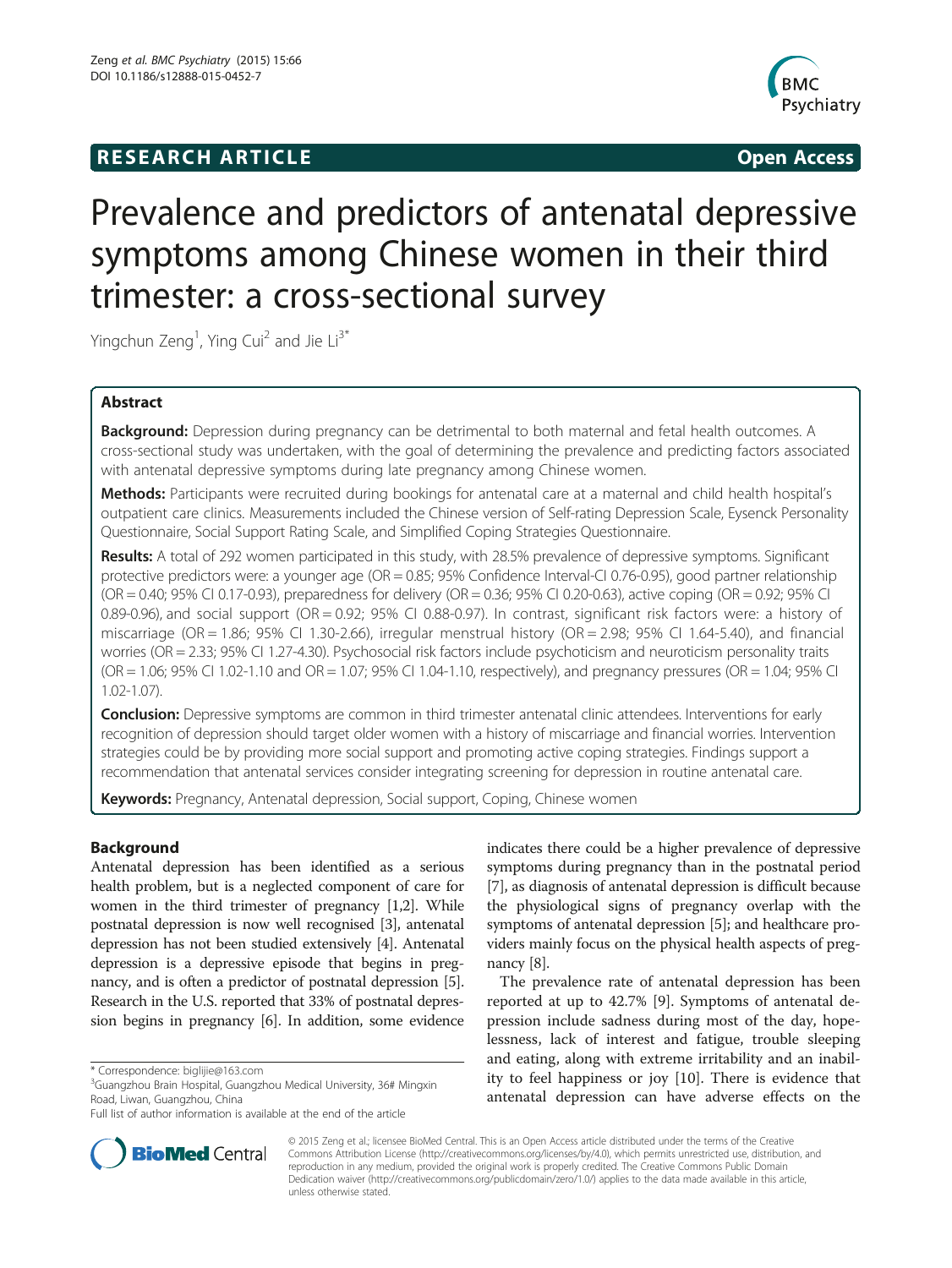mother, her child, and the family as a whole [[2,11\]](#page-6-0). First, adverse effects for mothers include noncompliance with prenatal care; reduced sleep; clinical implications such as increased uterine irritability, pre-eclampsia, postpartum bleeding, preterm delivery and even suicide [[1,10\]](#page-6-0). Second, negative outcomes associated with their babies include low birth weight, smaller head circumference, lower Apgar scores, and unhealthy behaviours; while among children they include smoking and alcohol consumption [[1,12](#page-6-0)]. Children of depressed mothers have a high risk of emotional and behavioural problems and cognitive development delay [\[13\]](#page-6-0). Third, antenatal depression also has negative impacts on families. The most significant consequences of antenatal depression may negatively influence social and personal adjustment, marital relationships, and mother-infant interactions [\[14\]](#page-6-0).

Risk factors for depression during pregnancy are largely similar to those for depression at other times, although treatment considerations for antenatal depression differ [[2,10](#page-6-0)]. Research has indicated that some of the most common risk factors for antenatal depression include social support, life satisfaction and perceived stress [[1\]](#page-6-0). A review of 57 studies indicated that some of the most important risk factors for antenatal depression are life stress, a history of depression, lack of social support, unintended pregnancy, Medicaid insurance, domestic violence, lower income, lower education, smoking, and single status [[11,15](#page-6-0)]. Other studies have identified previous pregnancy loss, pregnancy problems, unplanned pregnancy and fear of childbirth as risk factors for antenatal depression [[16](#page-6-0)]. There appears to be a paucity of research examining risk factors for antenatal depression among Chinese women.

Given the high prevalence of antenatal depression and its serious consequences, efforts should be made to identify risk factors to assist in prevention, identification and treatment [[16\]](#page-6-0). Research literature on antenatal depression is limited, especially in developing countries such as China. There is a lack of research regarding antenatal depression and its predicting factors. Knowledge of risk factors for antenatal depression in clinical settings can alert healthcare providers to the possibility of a depressive disorder [[14](#page-6-0)]. This study, therefore, aims to identify the prevalence of third trimester antenatal depressive symptoms and its predictors among Chinese women.

#### Methods

A cross-sectional survey was used to identify the prevalence of antenatal depressive symptoms among Chinese pregnant women in their third trimester and its predicting factors.

## Participants

Participants were primiparous mothers recruited from antenatal clinics in a maternal and child hospital in South China. The antenatal phase comprised 292 participants consecutively recruited over three months. Eligible criteria for participants were adult women (18 years old or older), in their third trimester of pregnancy. Multiparous women and women in the first and second trimester were excluded.

## Measures

## General information sheet

The general information sheet consisted of 20 items, including information on demographic characteristics such as age, geographic location, years of education, monthly income, medical payment types and a number of questions on obstetric information such as gestational age, history of miscarriage or pregnancy termination, maternal and fetus health status, desired fetus gender, preparedness for delivery, and any financial concerns related to medical costs.

#### Self-rating Depression Scale (SDS)

The SDS was originally developed by Zung [\[17](#page-6-0)], and is one of the most widely used self-rating measures for clinicians to identify depressive symptoms in adults [\[18](#page-6-0)]. This scale is a 20-item Likert-style (4-point) rating scale for depression, with a theoretical score range extending from 20 to 80. The original total score plus 1.25 will be the standardised score (<50 as normal; 50–59 as mild depressive cases; 60–69 as moderate depressive cases; and ≥70 as severe depressive cases) [[19](#page-6-0)]. The Chinese version of SDS is widely used among Chinese women during pregnancy [\[20,21](#page-6-0)]. Gao et al. [\[21\]](#page-6-0) also proposed taking the standardised score of 50 as an appropriate cut-off in screening depressive symptoms for Chinese women during pregnancy.

## Eysenck Personality Questionnaire (EPQ)

Personality traits of the women were evaluated by the EPQ, which consists of three scales to measure Extraversion, Neuroticism, and Psychoticism [[22](#page-6-0)]. Each item is responded to using a dichotomous (yes/no) response format. High scores in Extraversion reflect sociability, assertiveness, and the tendency to experience positive emotions (23 items). High scores in Neuroticism reflect moodiness, worry, and the tendency to experience negative emotions (24 items). High scores in Psychoticism reflect impulsiveness, tough-mindedness, and emotional detachment (32 items). In this study, the internal consistency coefficients were generally satisfactory for all factors: 0.79 for Neuroticism, 0.81 for Extraversion, and 0.71 for Psychoticism. The test-retest reliability of EPQ from a study in the UK was 0.86 for Extraversion, 0.78 for Neuroticism, and 0.79 for Psychoticism [[23](#page-6-0)]. Validation was based on confirmatory factor analysis, which revealed a sufficient fit of an oblique factor solution testing the three original EPQ dimensions [\[24\]](#page-6-0).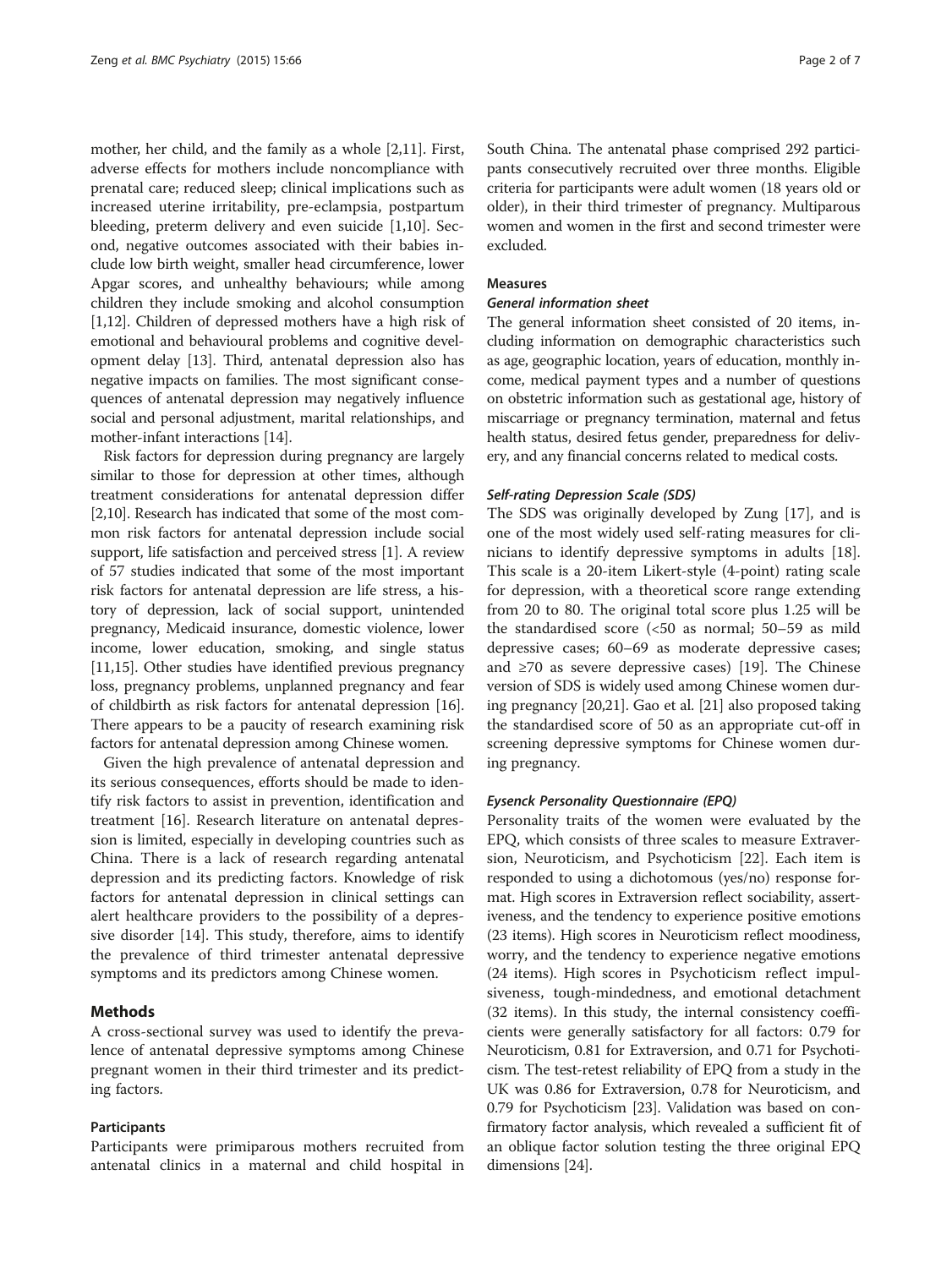#### Pregnancy Pressure Scale (PPS)

Pregnancy pressure levels were measured using the PPS. The PPS consists of 30 items and four sub-domains: PPS1-Pressure related to the transition to parenthood; PPS2-Pressure related to concern for maternal and infant safety; PPS3-Pressure related to changes in body image and limitations in physical activity; PPS4-Pressure related to other sources of pregnancy [\[25](#page-6-0)]. Responses to each question ranged from 0 (never) to 4 (very often). All items in each sub-domain were added to a sub-total score. Higher scores indicate a high pressure level. The PPS has demonstrated an acceptable reliability among Chinese women [\[25](#page-6-0)]. The internal consistency by Cronbach's alpha of PPS in this study was 0.92.

#### Simplified Coping Style Questionnaire (SCSQ)

The Chinese version of SCSQ was used to assess participants' coping strategies. The SCSQ is a 20-item scale with two dimensions: "active coping" (12 items) and "passive coping" (8 items) [\[26](#page-6-0)]. Active coping emphasises positive coping characteristics, such as 'handling the distressing emotions caused by the problem'. Passive coping emphasises the characteristics of negative coping, such as 'escaping troubles by drinking and smoking' [\[26](#page-6-0)]. A higher score for each dimension indicates frequent use of the coping style. The internal consistency of the SCSQ by Cronbach's alpha was 0.81 for the active coping subscale and 0.76 for the passive coping subscale.

#### Social Support Rating Scale (SSRS)

The SSRS was originally developed in China by Xiao [[27](#page-6-0)]. This scale was adopted to evaluate participants' social support. The SSRS is comprised of 10 items and three domains: objective support (3 items), subjective support (4 items) and support use degree/the use of social support (3 items). Higher scores indicate better social support from family, friends and significant others. The SSRS was widely used in assessing social support for Chinese women [[28](#page-6-0)]. In this study, the internal consistency of SSRS was 0.89 by Cronbach's alpha.

## Data collection

Prior to commencement of data collection, ethics approval was granted from the Ethical Committee of the Maternal and Child Health Hospital. Informed consent was gained from participants prior to questionnaire completion. Data were collected from January to March 2013. Midwives with trained research skills recruited women consecutively during their routine antenatal visit.

## Data analysis

Data analysis was performed using IBM SPSS (version 20.0). Descriptive statistics were used to summarise participants' demographic and clinical characteristics, and

the prevalence of antenatal depressive symptoms by frequency and percentages, and to describe the mean scores of measured outcomes by means and standard deviation. Independent t-tests were used to find differences between non-depressive and depressive women in terms of measured outcomes. Binary logistic regression analysis was conducted to identify predictors of antenatal depressive symptoms. P-values less than 0.05 were regarded as statistically significant.

## Results

## Subject characteristics

Out of 350 pregnant women approached, a total of 292 women agreed to participate in this study, with a response rate of 83.4%. The mean age was 24.18, with women ranging in age from 19 to 33. All participants were in their third trimester. More than half had had one or more miscarriages. Most women were located in rural areas  $(n = 238, 81.5\%)$ , with monthly family incomes ranging from 1,000 to 3,000 RMB (n = 214, 73.2%). More than half of the women had Medicaid insurance  $(n = 179, 61.3\%)$ . However, 59 women (20.2%) still reported financial worries about their medical costs. Other detailed demographic and medical characteristics are listed in Table [1](#page-3-0).

## Prevalence of antenatal depression and mean scores of predictors

As seen in Table [2](#page-3-0), the prevalence of antenatal depressive symptoms was 28.5%, and the degree of depressive symptoms ranged from mild to severe. Means of depression scores by SDS was 43.47 (10.83), Median of SDS was 41.25, and Skew and Kurtosis were .709 and .002, respectively. Means of predictors are listed in Table [3.](#page-3-0) Most of the women were classified as stable in personality. The most common source of pressure perceived by pregnant women concerned maternal and infant safety, followed by various pressure sources related to their transition to parenthood. Women were more likely to use a positive coping tendency. In terms of social support by SSRS, participants perceived better objective support than subjective support.

## Differences in measured health outcomes between normal and depressive women

Independent t-tests were used to examine differences in measured health outcomes between women with no depressive symptoms and with depressive symptoms (Table [4](#page-4-0)). In terms of personality, women with depressive symptoms were more likely to suffer from psychoticism  $(p = 0.001)$ and neuroticism ( $p < 0.001$ ). Women with depressive symptoms had higher levels of pregnancy pressures, related to the transition to parenthood, than women without depressive symptoms  $(p < 0.001)$ . The coping tendencies of women with depressive symptoms were more likely to be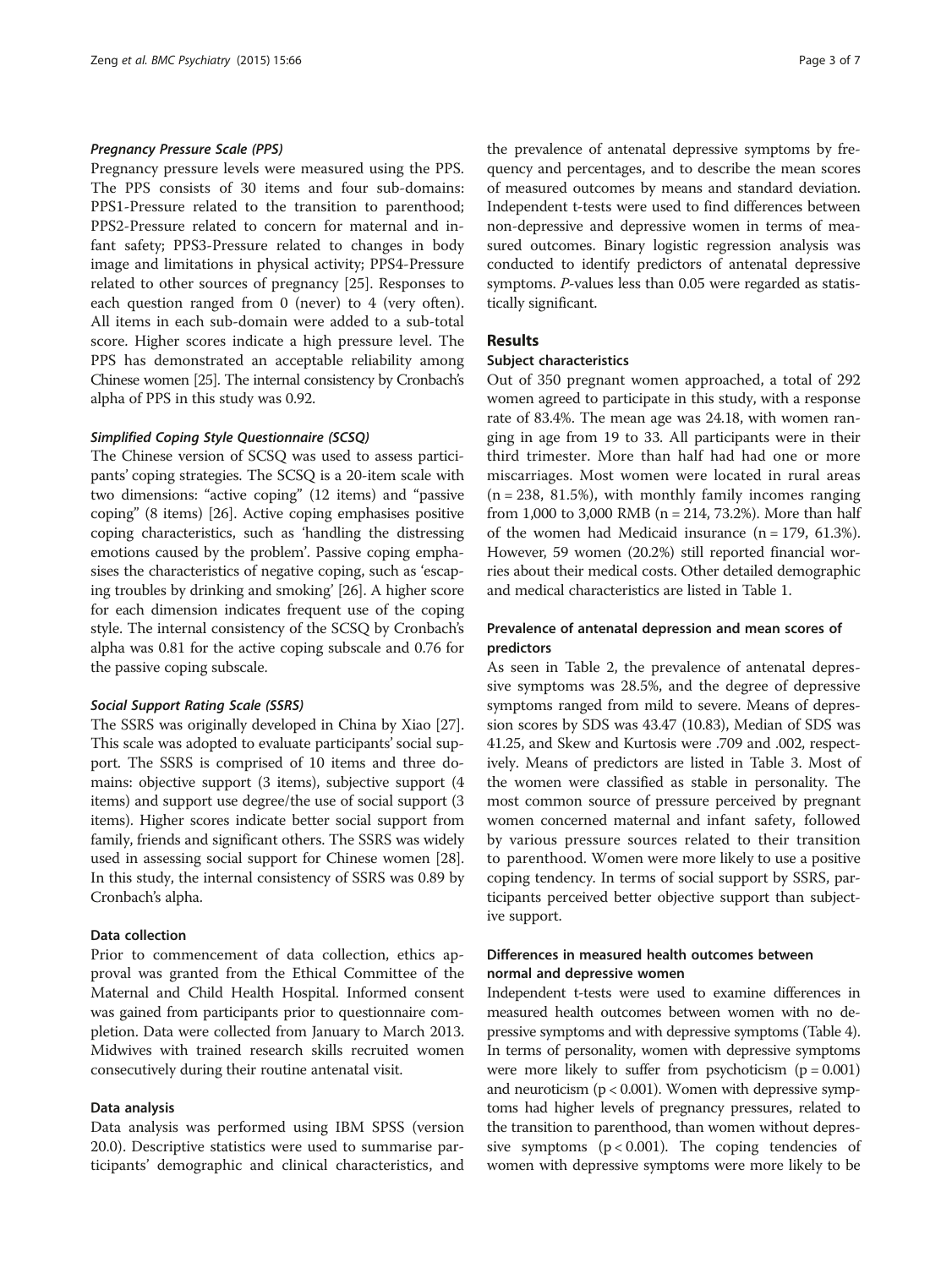<span id="page-3-0"></span>

| Table 1 Demographic and obstetric characteristics of |  |
|------------------------------------------------------|--|
| participants $(N = 292)$                             |  |

| <b>Characteristics</b>      | Mean (SD)    | n (%)            |
|-----------------------------|--------------|------------------|
| Age (Years)                 | 24.18 (2.59) |                  |
| Week of pregnancy           | 34.71 (2.45) |                  |
| Number of miscarriages      | 0.74(0.73)   | 123 (42.1% as 0) |
| <b>Home location</b>        |              |                  |
| Urban                       |              | 54 (18.5)        |
| Rural                       |              | 238 (81.5)       |
| <b>Education levels</b>     |              |                  |
| Primary school or below     |              | 142 (48.6)       |
| High school                 |              | 108 (37.0)       |
| College or above            |              | 42 (14.4)        |
| Monthly income (Yuan)       |              |                  |
| < 1000                      |              | 18(6.2)          |
| 1000-2000                   |              | 121 (41.4)       |
| 2001-3000                   |              | 93 (31.8)        |
| >3000                       |              | 60 (20.5)        |
| <b>Medical expenses</b>     |              |                  |
| Medicaid insurance          |              | 179 (61.3)       |
| Self-payment                |              | 113 (38.7)       |
| Partner relationship        |              |                  |
| Good                        |              | 270 (92.5)       |
| General                     |              | 22(7.5)          |
| Maternal health status      |              |                  |
| Good                        |              | 270 (92.5)       |
| General                     |              | 22 (7.5)         |
| <b>Menstruation history</b> |              |                  |
| Regular                     |              | 229 (78.4)       |
| Irregular                   |              | 63 (21.6)        |
| Antenatal health check      |              |                  |
| Regular                     |              | 280 (95.9)       |
| Irregular                   |              | 12(4.1)          |
| <b>Fetus health worries</b> |              |                  |
| Yes                         |              | 258 (88.4)       |
| No                          |              | 34 (11.6)        |
| Desired fetus sex worries   |              |                  |
| Yes                         |              | 258 (88.4)       |
| No                          |              | 34 (11.6)        |
| Preparedness of delivery    |              |                  |
| Yes                         |              | 218 (74.7)       |
| No                          |              | 74 (25.3)        |
| <b>Financial worries</b>    |              |                  |
| Yes                         |              | 59 (20.2)        |
| No                          |              | 233 (79.8)       |

|  | Table 2 Classification of possible depression cases (N = 292) |  |  |  |
|--|---------------------------------------------------------------|--|--|--|
|  |                                                               |  |  |  |

| <b>Variables</b>                             | n (%)      |
|----------------------------------------------|------------|
| <b>Self-rating depression scale (25-100)</b> |            |
| Normal cases (<50)                           | 209 (71.5) |
| Mild cases (50-59)                           | 53 (18.2)  |
| Moderate cases (60-69)                       | 23(7.9)    |
| Severe cases $(270)$                         | 7(2.4)     |

passive ( $p = 0.016$ ). Women with depressive symptoms reported lower levels of objective support (p < 0.001) and degree of support use  $(p = 0.039)$ .

## Predictors of antenatal depressive symptoms among Chinese women during pregnancy

Binary logistic regression analyses were used to identify relevant predictors for antenatal depressive symptoms among Chinese women in their third trimester. The adjusted logistic regression odds ratios (OR) and 95% confidence intervals (CI) are reported in Table [5](#page-4-0). Significant protective predictors were: a younger age (OR = 0.85; 95% CI 0.76-0.95), good partner relationship (OR =  $0.40$ ; 95% CI 0.17-0.93), preparedness for delivery  $(OR = 0.36;$ 95% CI 0.20-0.63), active coping (OR = 0.92; 95% CI 0.89- 0.96), and social support (OR = 0.92; 95% CI 0.88-0.97). In contrast, significant risk factors were: a history of miscarriage (OR = 1.86; 95% CI 1.30-2.66), irregular menstrual history (OR = 2.98; 95% CI 1.64-5.40), and financial worries (OR = 2.33; 95% CI 1.27-4.30). Psychosocial risk factors include psychoticism and neuroticism personality

| Table 3 Mean scores of predicting factors ( $N = 292$ ) |  |  |
|---------------------------------------------------------|--|--|
|---------------------------------------------------------|--|--|

| <b>Instruments</b>                                                                    | Mean (SD)    |
|---------------------------------------------------------------------------------------|--------------|
| <b>Eysenck Personality Questionnaire (EPQ)</b>                                        |              |
| Psychoticism or Stability                                                             | 43.88 (7.15) |
| Extraversion or Introversion                                                          | 51.90 (8.62) |
| Neuroticism or Stability                                                              | 47.02 (9.84) |
| Pregnancy Pressure Scale (PPS)                                                        |              |
| PPS1-Pressure related to transition to parenthood                                     | 3.11(3.38)   |
| PPS2-Pressure related to concerning on maternal<br>and infant safety                  | 7.62 (4.77)  |
| PPS3-Pressure related to changes of body image<br>and limitation of physical activity | 2.75(2.88)   |
| PPS4-Pressure related to other sources of pregnancy                                   | 1.70(1.71)   |
| Simplified Coping Style Questionnaire (SCSQ)                                          |              |
| Active coping strategies                                                              | 1.55(0.77)   |
| Passive coping strategies                                                             | 0.99(0.48)   |
| Social Support Rating Scale (SSRS)                                                    |              |
| Subjective support                                                                    | 8.62(2.44)   |
| Objective support                                                                     | 24.36 (4.06) |
| Use of social support                                                                 | 7.74 (1.85)  |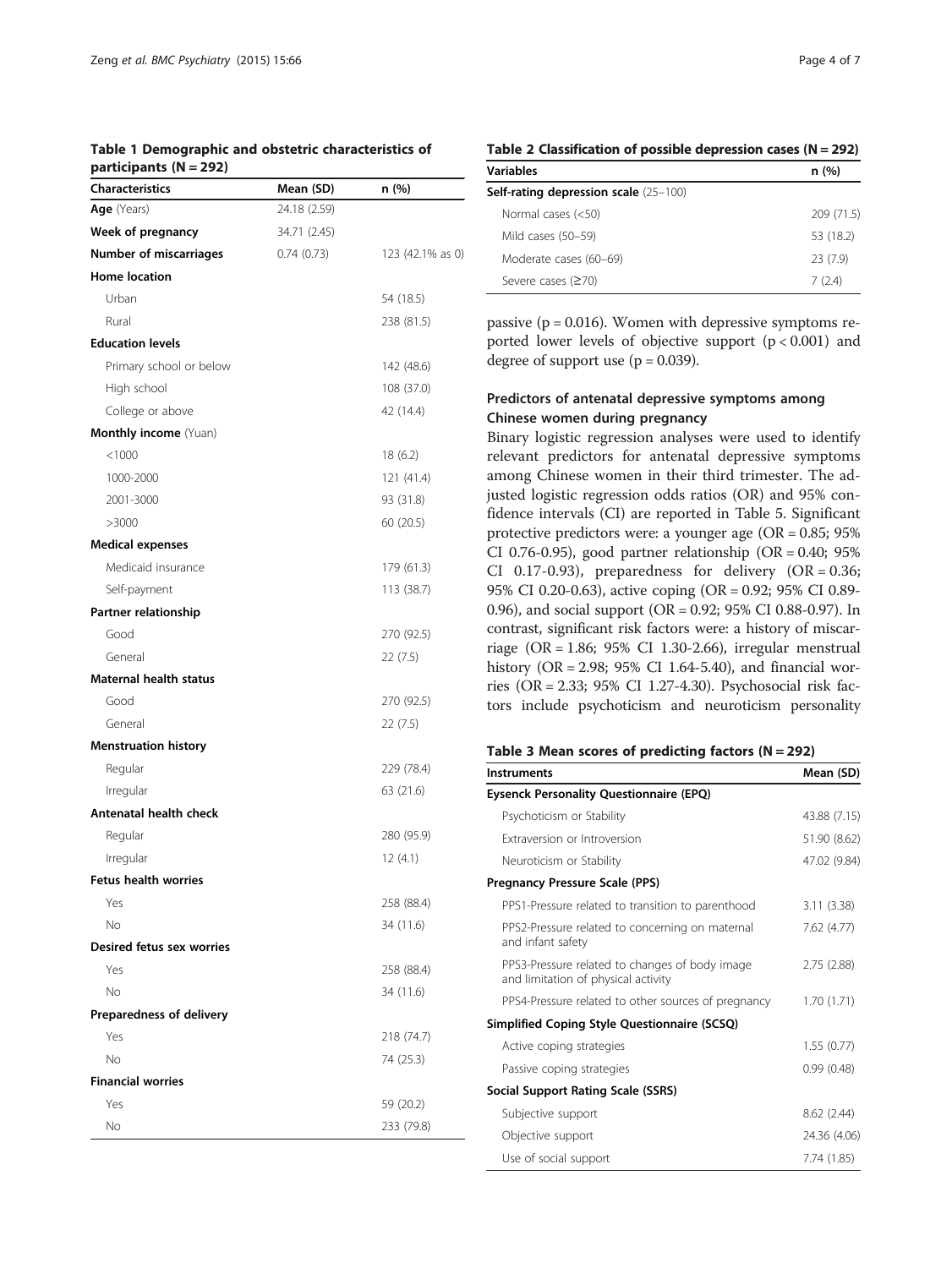| Instruments           | Mean (SD)                          | In-dependent t-test                 |         |        |
|-----------------------|------------------------------------|-------------------------------------|---------|--------|
|                       | No depressive symptoms $(n = 209)$ | With depressive symptoms $(n = 83)$ | t       | P      |
| <b>EPQ</b>            |                                    |                                     |         |        |
| Psychoticism          | 43.23 (7.15)                       | 46.79 (6.42)                        | $-3.33$ | .001   |
| Extraversion          | 51.38 (8.85)                       | 52.21 (7.57)                        | $-0.28$ | .773   |
| Neuroticism           | 45.95 (9.14)                       | 51.89 (11.41)                       | $-4.08$ | < .001 |
| <b>PPS</b>            |                                    |                                     |         |        |
| PPS1                  | 2.76(3.12)                         | 4.70 (4.04)                         | $-3.86$ | < .001 |
| PPS <sub>2</sub>      | 7.63 (4.85)                        | 7.58 (4.42)                         | 0.06    | .949   |
| PPS3                  | 2.62(2.92)                         | 3.32(2.68)                          | $-1.60$ | .110   |
| PPS4                  | 1.70(1.71)                         | 1.70(1.69)                          | 0.00    | .998   |
| SCSQ                  |                                    |                                     |         |        |
| Active coping         | 1.63(0.79)                         | 1.16(0.55)                          | 4.08    | < .001 |
| Passive coping        | 0.85(0.46)                         | 1.02(0.48)                          | $-2.41$ | .016   |
| <b>SSRS</b>           |                                    |                                     |         |        |
| Subjective support    | 25.30 (13.56)                      | 23.92 (4.45)                        | 0.72    | .468   |
| Objective support     | 8.91 (2.29)                        | 7.32(2.68)                          | 4.42    | < .001 |
| Use of social support | 7.85 (1.80)                        | 7.26(2.00)                          | 2.07    | .039   |

<span id="page-4-0"></span>Table 4 Differences of measured outcomes between women with and without depressive symptoms  $(N = 292)$ 

Abbreviations: EPQ eysenck personality questionnaire, PPS pregnancy pressure scale, PPS1-pressure related to transition to parenthood, PPS2-pressure related to concerning on maternal and infant safety, PPS3-pressure related to changes of body image and limitation of physical activity, PPS4-pressure related to other sources of pregnancy, SCSQ simplified coping style questionnaire, SSRS social support rating scale.

| Table 5 Predictors of antenatal depressive symptoms by adjusted logistic regression |  |  |  |  |  |  |  |
|-------------------------------------------------------------------------------------|--|--|--|--|--|--|--|
|-------------------------------------------------------------------------------------|--|--|--|--|--|--|--|

| <b>Variables</b>                                | В        | <b>SE</b> | OR   | 95% CI        | $\boldsymbol{p}$ |
|-------------------------------------------------|----------|-----------|------|---------------|------------------|
| Demographic and clinical factors                |          |           |      |               |                  |
| Age                                             | $-157$   | .056      | 0.85 | $0.76 - 0.95$ | .005             |
| Week of pregnancy                               | $-0.017$ | .055      | 0.98 | $0.88 - 1.09$ | .751             |
| Number of miscarriages                          | .623     | .183      | 1.86 | 1.30-2.66     | .001             |
| Home location (urban, rural)                    | $-290$   | .334      | 0.74 | $0.38 - 1.44$ | .385             |
| Education levels (primary school, ≥high school) | $-061$   | .059      | 0.94 | $0.83 - 1.05$ | .304             |
| Monthly income (<3000, ≥3000)                   | $-315$   | .160      | 0.73 | $0.53 - 0.99$ | .049             |
| Medical expenses (insurance, self-payment)      | .255     | .190      | 1.29 | $0.88 - 1.87$ | .180             |
| Partner relationship (general, good)            | $-916$   | .435      | 0.40 | $0.17 - 0.93$ | .035             |
| Maternal health status (good, general)          | $-568$   | .403      | 0.56 | $0.25 - 1.24$ | .158             |
| Menstruation history (regular, irregular)       | 1.093    | .303      | 2.98 | 1.64-5.40     | < .001           |
| Antenatal health check (regular, irregular)     | .530     | .787      | 1.69 | 0.36-7.93     | .501             |
| Fetus health worries (yes, no)                  | 1.007    | .551      | 2.73 | $0.93 - 8.05$ | .067             |
| Desired fetus sex worries (yes, no)             | $-0.046$ | .431      | 0.95 | $0.41 - 2.22$ | .915             |
| Preparedness of delivery (no, yes)              | $-1.021$ | .292      | 0.36 | $0.20 - 0.63$ | < .001           |
| Financial worries (no, yes)                     | .849     | .311      | 2.33 | 1.27-4.30     | .006             |
| <b>Psychosocial factors</b>                     |          |           |      |               |                  |
| EPQ-Psychoticism                                | .065     | .019      | 1.06 | $1.02 - 1.10$ | .001             |
| EPQ-Extraversion                                | $-0.003$ | .016      | 0.99 | $0.96 - 1.02$ | .832             |
| EPQ-Neuroticism                                 | .073     | .015      | 1.07 | $1.04 - 1.10$ | < .001           |
| PPS total score                                 | .047     | .013      | 1.04 | $1.02 - 1.07$ | < .001           |
| SCSQ-Active coping                              | $-0.076$ | .020      | 0.92 | 0.89-0.96     | < .001           |
| SCSQ-Passive coping                             | $-0.009$ | .035      | 0.99 | $0.92 - 1.06$ | .806             |
| SSRS total score                                | $-0.075$ | .022      | 0.92 | $0.88 - 0.97$ | .001             |

Abbreviations: EPQ, eysenck personality questionnaire, PPS pregnancy pressure scale, SCSQ simplified coping style questionnaire, SSRS social support rating scale.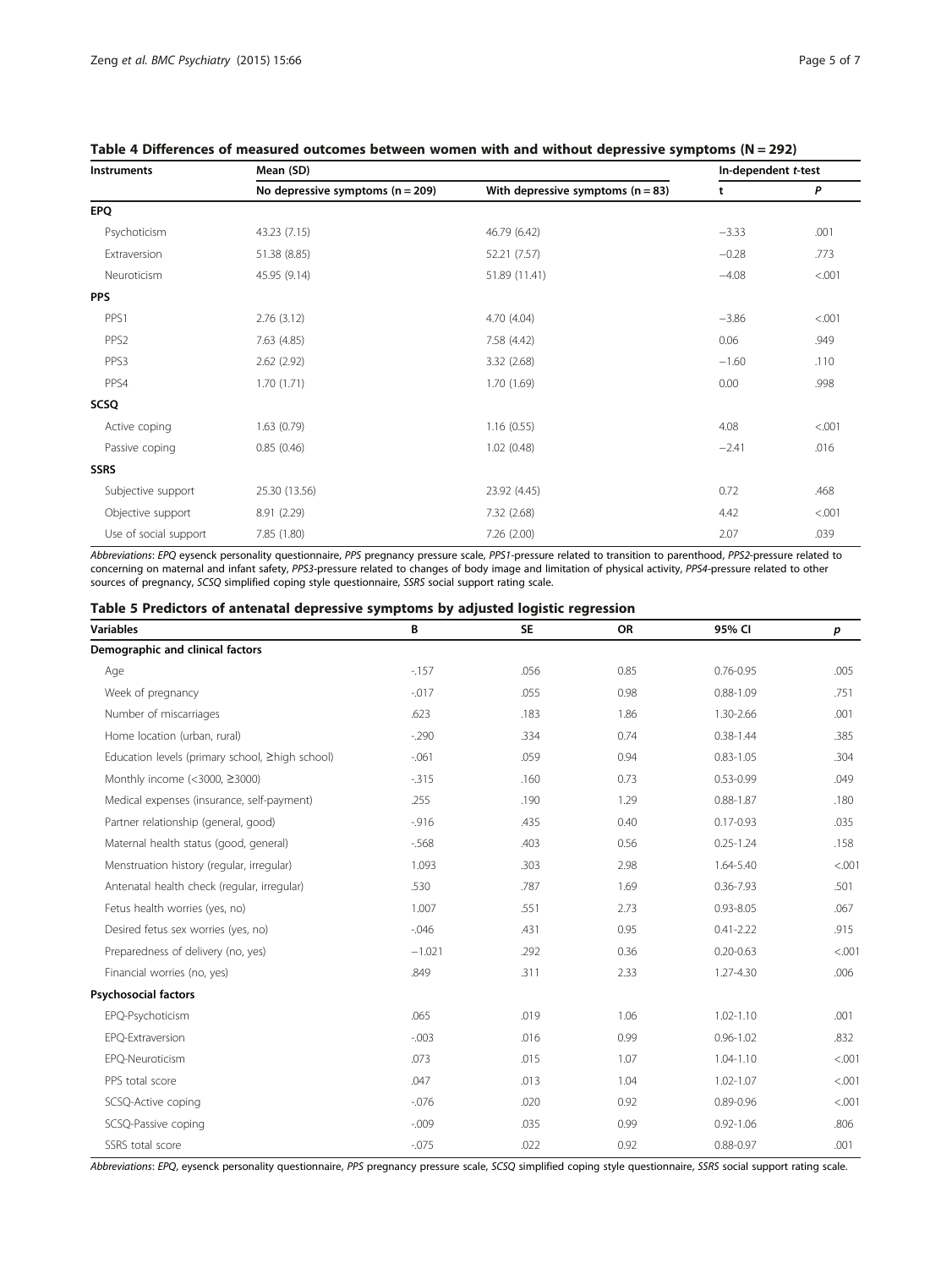traits (OR = 1.06; 95% CI 1.02-1.10 and OR = 1.07; 95% CI 1.04-1.10, respectively), and pregnancy pressures ( $OR =$ 1.04; 95% CI 1.02-1.07).

## **Discussion**

This study provides a cross-sectional snapshot of the prevalence and relevant predictors of antenatal depressive symptoms among Chinese women in their third trimester. The prevalence of antenatal depressive symptoms found in the current study was 28.5%. A meta-analysis of 21 studies concluded the mean prevalence of depression across the antenatal period was 10.7% [[29](#page-6-0)]. Hence, the prevalence of antenatal depressive symptoms in this study was higher than in those studies in both developed and developing countries. It is possible that poor identification and measurement of depression during pregnancy directly contributes to some depressive women being misclassified as postpartum onset [[2](#page-6-0)].

For demographic risk factors, being in a younger age group was a statistically protective factor of antenatal depressive symptoms. This is consistent with previous research by Koleva, and colleagues [[11](#page-6-0)], who found that an older age was a significant predictor of antenatal depression. Obviously, pregnancy at an older age, especially pregnancy higher than 35 years old, is usually categorized as high risk pregnancy, so older women are more likely to be vulnerable and feel depressed. In relation to the predictor factor of miscarriage history, Koleva, and colleagues [[11\]](#page-6-0), found that the number of previous pregnancies was significantly associated with antenatal depression. While previous research suggests the strongest risk factor for antenatal depressive symptoms was a history of depression [\[30\]](#page-6-0), the present study lacked information on any past psychiatric episode, and whether there was a family history of depression.

In terms of the psychosocial predictors of antenatal depressive symptoms, both personality traits of psychoticism and neuroticism were significant risk factors ( $OR = 1.06$ ) and 1.07, respectively). Consistent with other research [[16,31](#page-6-0)], active coping and total social support were significant protective factors for antenatal depressive symptoms. Hence, active coping strategies and social support would be possible mediators between demographic and clinical risk factors and antenatal depressive symptoms among Chinese pregnant women. Findings in this study can inform healthcare providers to adjust antenatal care accordingly with a more psychological aspect for care, such as training pregnant women in more active coping strategies to obtain more social support.

Fostering social support could be carried out through community development strategies, including community participation. For example, community peer support group interventions could be useful strategies in helping women obtain adequate support as they enter motherhood. While

the development of perinatal mental health services in China is still in its infancy, integrated models of perinatal mental health service delivery - including identification and prevention, which are in use in developed countries could be used to guide Chinese perinatal mental health service development [\[2\]](#page-6-0). Furthermore, integrating perinatal mental health into routine maternity care should emphasise a primary health care approach. In cases of severe depression, antenatal care providers should refer patients to psychiatrists, in order to obtain specialist care. While some women will require referral to a psychiatrist, greater emphasis should still be placed on setting up community support systems that adequately support women.

Several study limitations should be taken into account. Study participants were restricted to women in their third trimester of pregnancy, therefore study findings cannot be generalised to the first and second trimesters. In addition, this study adopted a cross-sectional study design precluding causal conclusions. Longitudinal study designs are needed to monitor these depressive women and establish the causality of predictors for antenatal depressive symptoms. Another study limitation was the under-representation of women who were primiparous, married, and mainly coming from rural areas. Future research replicating this study with more multiparous urban pregnant women would be beneficial for the representativeness of the study population.

Despite these limitations, study findings have important implications. For practice, antenatal care providers should routinely screen all pregnant women for depressive symptoms, as a U.S. study has found that 33% of postnatal depression begins during pregnancy [\[6](#page-6-0)]. Additionally, antenatal care providers should refer women at high risk of depression to psychiatric services whenever necessary [[1](#page-6-0)]. Targeted interventions for antenatal depression may reduce both symptom severity of depression and assist in the amelioration of pregnancy pressures. Implementation and empirical validation of targeted antenatal interventions are proposed for future research [[16](#page-6-0)]. For education, relevant curricula for maternity care courses should include routine screening tools for antenatal depression, and incorporate evidence-based health care lectures on depression during pregnancy [[1](#page-6-0)].

#### Conclusions

Depressive symptoms were relatively high in hospital antenatal attendees in a suburban city in South China. While active coping strategies and social support were significant protecting factors of depressive symptoms, significant risk factors include older age, a history of irregular menstruation and/or miscarriage, financial worries, and pregnancy pressure. Personality traits of psychoticism or neuroticism were also significant risk factors of depressive symptoms. Pregnancy brings major challenges for any